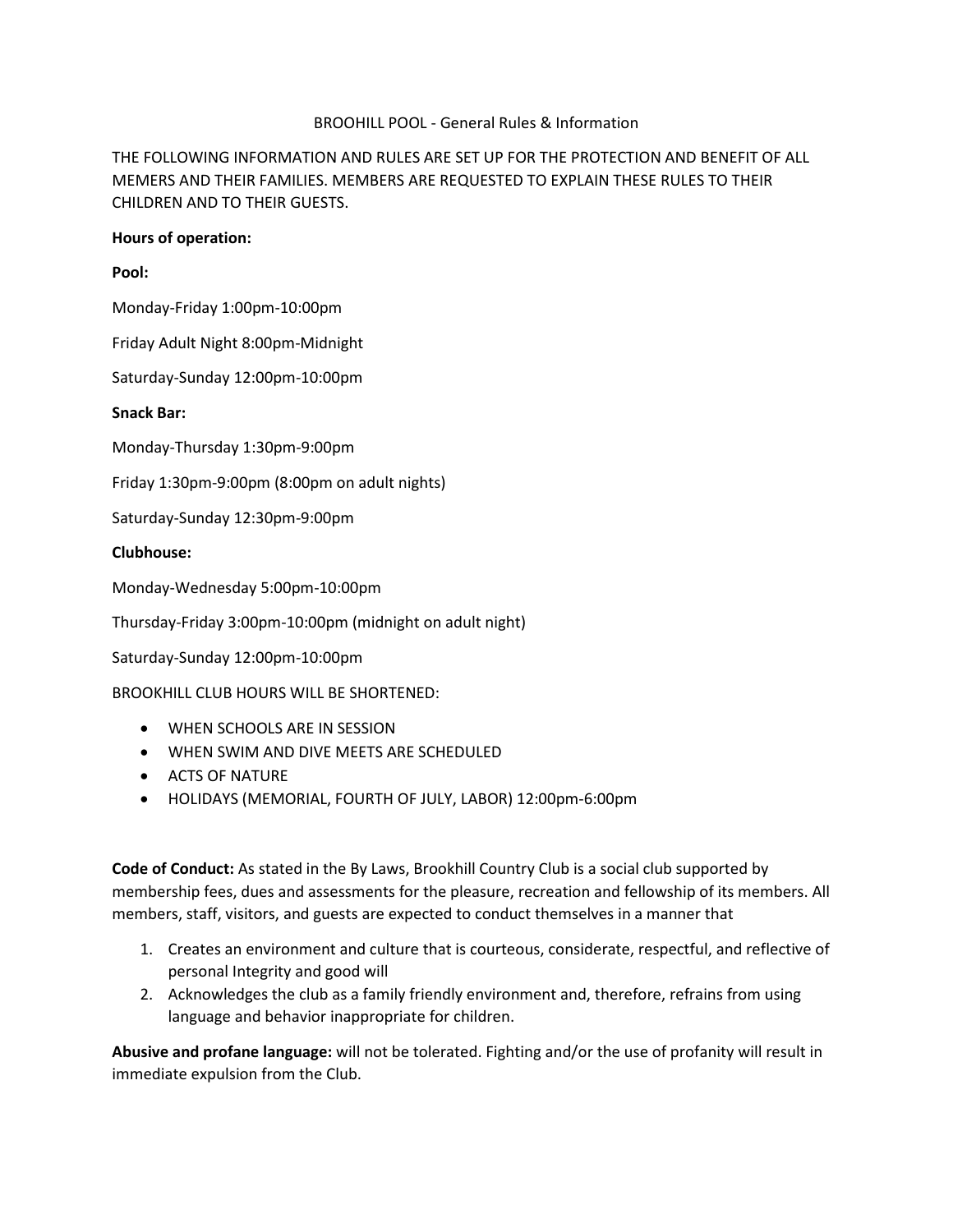**Harassment Policy:** the Club is committed to providing an environment that is free of discrimination and harassment with respect to its members, guests, and staff.

**Smoking and E-cigarettes:** is permitted on the elevated deck ONLY. Please dispose of cigarette/cigar butts in the buckets provided. Smoking is not allowed anywhere else on Brookhill property including outside the front gate. Minors are prohibited from the upper deck and clubhouse unless accompanied by a parent or caregiver.

**Alcohol Policy:** Brookhill Club adheres, at all times, to Nebraska State liquor laws.

- 1. Bartenders may refuse service of alcoholic beverages to any individual they feel is intoxicated or on the verge of becoming intoxicated. Or for any other reason as they see fit.
- 2. Procuring alcohol for an underage person will result in immediate expulsion from the club and in disciplinary action up to and including membership revocation
- 3. No outside alcoholic beverages are permitted on Brookhill property. This includes the parking lot. All coolers will be inspected upon admittance to the Club.

**Guest Policy:** Every member is responsible for the conduct of his or her guests and their children. A "GUEST" is defined as one who is not a member of Brookhill, regardless of age.

- 1. All guests, including non-swimmers, and regardless of age, must check in at the guard shack and pay the guest fee before admittance.
- 2. All members bringing guests must purchase a guest pass.
- 3. Members may bring up to five (5) guests per day. If you will have more than five guests you must book a party and give the manager at least 24-hour notice.
- 4. In-town guests are permitted to visit up to 5 times during the season, and must be accompanied by a member for the entire time they are at the pool. In-town guests are not permitted to visit on holiday
- 5. Out-of-town guests are permitted any day, for fourteen (14) visits. An out of town-guest must reside outside a fifty (50) mile radius of the club.
- 6. Misuse of guest privileges will not be tolerated and may result in revocation of membership.

# **Childcare Policy:**

- 1. Adult members providing daycare services in their home may bring their daycare children to the pool and pay the guest fee each time. There is no limit on the number of visits. The caregiver provider must remain on the property and is responsible for supervising the children at all times. Daycare providers can only bring in three (3) daycare children before 4:00pm from Memorial Day through Fourth of July. After the Fourth of July daycare providers may bring in up to five (5) children.
- 2. Children ten (10) years old and younger will not be permitted to come to the pool without an adult member or a caregiver who is registered on their membership. Members must purchase a Caregiver Permit for \$50 and the caregiver must have a picture attached to the member account. Caregiver Permits can be purchased on-line or at the guard shack.
	- a. The caregiver must be sixteen (16) years of age
	- b. A maximum of two (2) caregivers may be listed on a membership.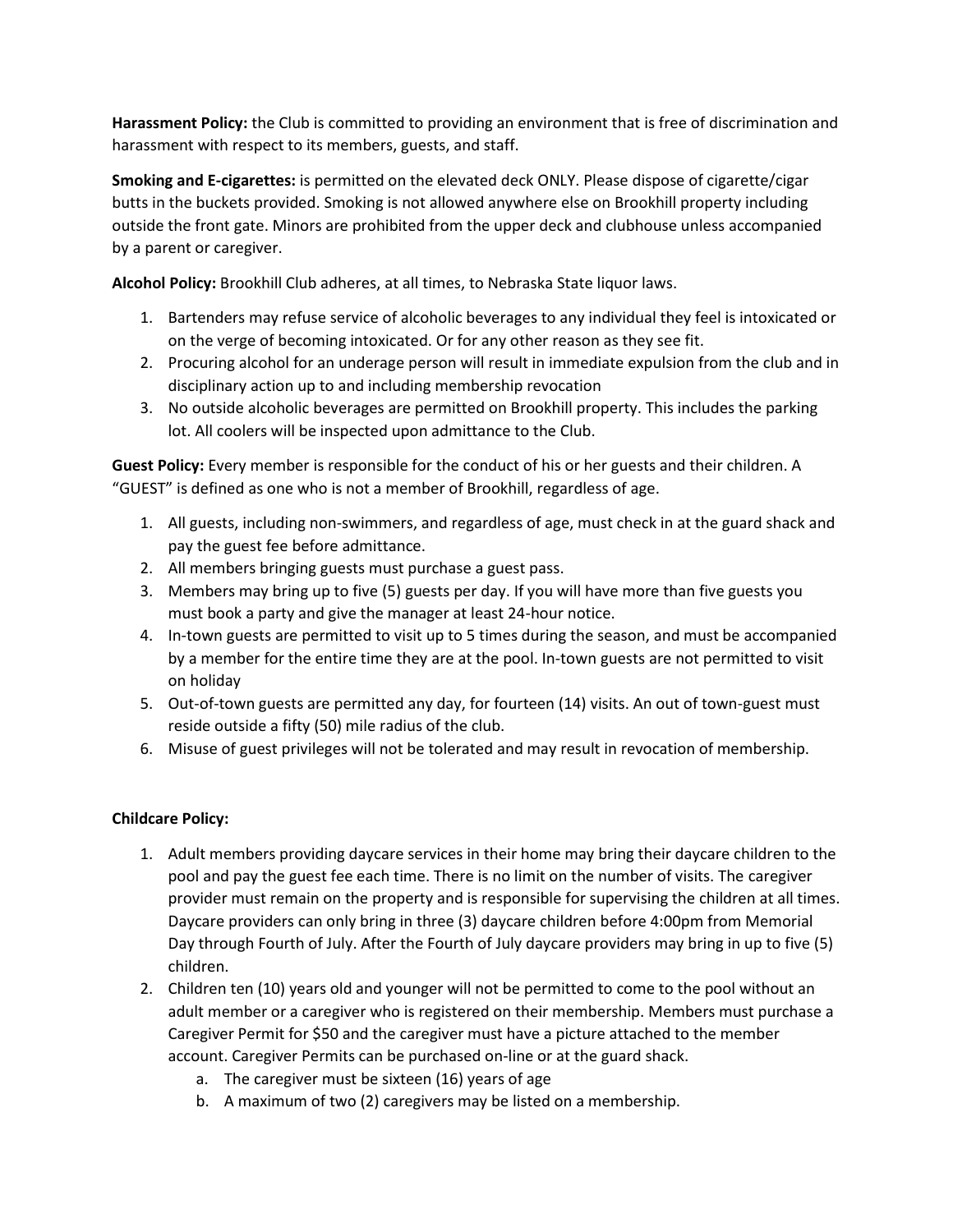- c. Only ONE caregiver may attend with the children at a time and may not attend if parents or guardian is present.
- d. All caregivers must follow Brookhill rules.

**Pool Parties:** Parties must be booked by a manager at least 24 hours in advance. Reservations may be made for a two-hour period for up to 25 non-member guests. A \$200 deposit will be required and \$5/person guest fee. If your party is cancelled due to inclement weather, we will work with you to reschedule.

**Picnic Areas and Grills:** Members must provide their own charcoal and grill tools. All food must be kept inside the fenced-in picnic areas. Anyone using the picnic area and grills are expected to clean up after themselves. No glass or cans are allowed.

**Recreation Areas:** Anyone using the recreation areas are expected to clean up after themselves and use the following areas at their own risk:

- 1. Volleyball Courts
- 2. Basketball Courts
- 3. Horseshoe Pits (adults only)

**Rest Breaks:** the ten (10) minutes before the hours of 1:00pm-10:00pm will serve as a short rest period for those under age 18. No children over the age of 1 are allowed in the big pool at this time. Members and guests over the age of 18 may use the pool during this time. No ball play allowed in pool area during rest breaks.

**Wading Pool:** The wading pool is for children under the age of five (5) who cannot safely play in the main pool. Children who can swim will not be allowed in the wading pool at any time. Parents or caregivers must be with their children who are in the wading pool at all times.

Diaper age children MUST wear plastic pants or swimmer diapers. If your child does not have a swimmer diaper, he/she will not be allowed in the pool.

NOTE: Both the wading pool and the big pool must shut down for up to thirty (30) hours when a fecal accident occurs in either pool. PLEASE CHECK THEM OFTEN! Thank you!

**Diving Area:** all swimmers must be able to swim before using the diving board. A guard or manager may administer a swimming test before allowing use of the diving board. No one is allowed to catch someone jumping off the diving board. Only one person is allowed on the diving board at a time. No more than one bounce per dive. No running dives.

**Attire:** swimwear must be full coverage, in accordance with the family-friendly policies. Cutoffs are not allowed in the pool. Shirts are not allowed in the pool unless approved by a guard or manager.

**Weather:** Brookhill Club will not open if the air temperature is below 68 degrees at the time of opening. The temperature will be checked again at 4:45 pm. A determination will be made at that time as to whether the Club will open for the evening. Other determining factors of opening are active rain and thunderstorms at the time of opening. Always check our Facebook page for the latest weather closings.

**Stormy Weather:** During storm and tornado watches, the pool will remain open as long as conditions are safe. If lightning is spotted or if thunder is heard, the pool will be cleared for thirty (30) minutes to